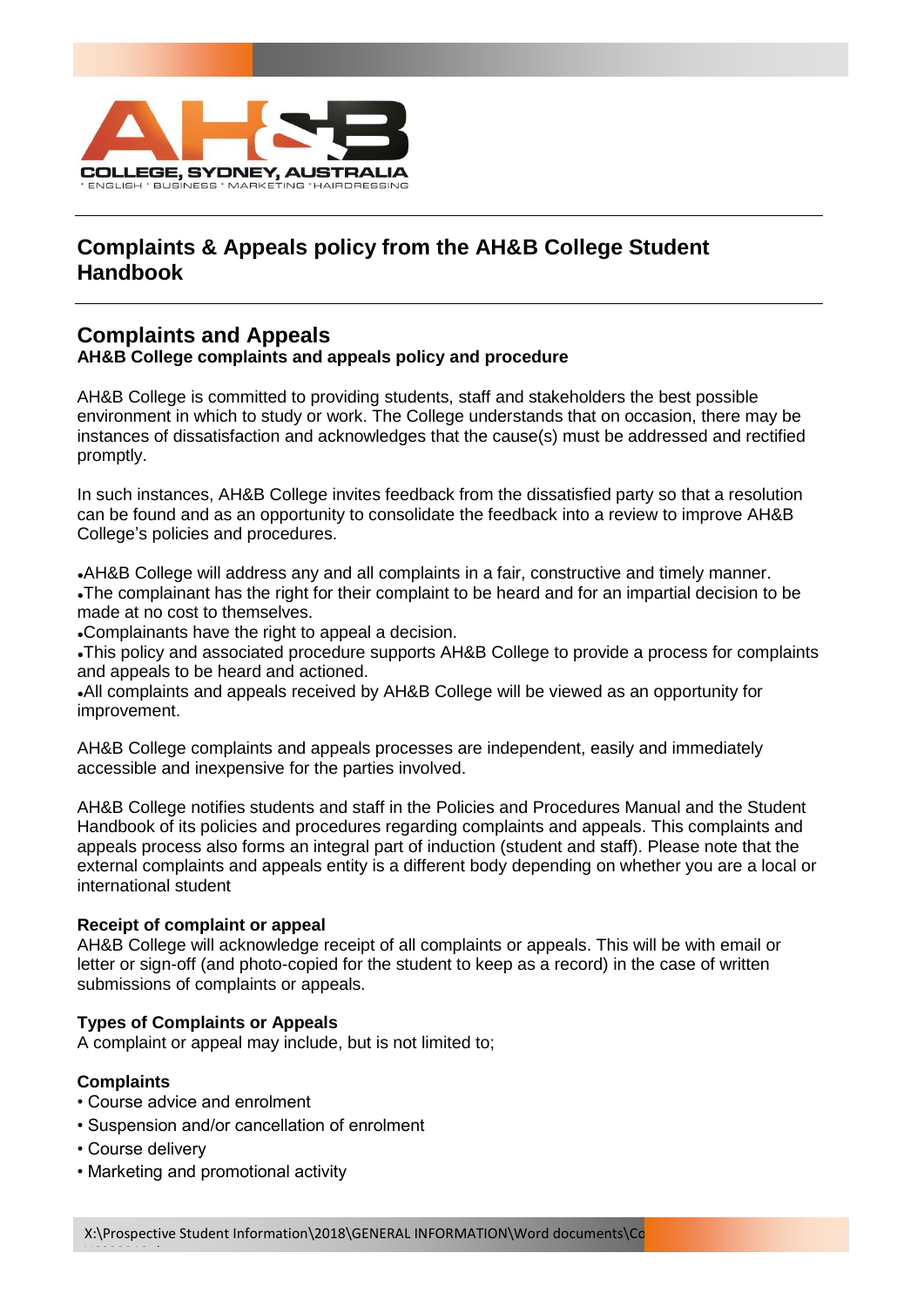#### *Page 2*

- Personal safety
- Customer service and administration
- Issue of results, certificates, statement of attainment
- Learning resources
- Fees and charges
- Equity and access, discrimination, harassment and bullying
- Complaints from Third Parties including but not limited to Education and Migration Agents

#### **Appeals**

- Assessment process and decision
- Student progress and academic progress decisions

### **Procedure: Actions and Responsibility**

In keeping with AH&B College's mission to deliver superior service in education, AH&B College aims to provide satisfaction in every aspect of its day-to-day practices and activities. AH&B College acknowledges that occasionally complaints may arise that require a formal resolution. The following procedures provide information on how to have a complaint or appeal resolved and a resolution reached by all parties.

| <b>Complaints:</b>                                                                                                                                                                                                                                                                                                                                                                                                                                                                                                                                                                                                                                                                                                                                                                                                                                                                                                                                                                                      |                                                                                                               |
|---------------------------------------------------------------------------------------------------------------------------------------------------------------------------------------------------------------------------------------------------------------------------------------------------------------------------------------------------------------------------------------------------------------------------------------------------------------------------------------------------------------------------------------------------------------------------------------------------------------------------------------------------------------------------------------------------------------------------------------------------------------------------------------------------------------------------------------------------------------------------------------------------------------------------------------------------------------------------------------------------------|---------------------------------------------------------------------------------------------------------------|
| <b>Action</b>                                                                                                                                                                                                                                                                                                                                                                                                                                                                                                                                                                                                                                                                                                                                                                                                                                                                                                                                                                                           | <b>Responsibility</b>                                                                                         |
| AH&B College may receive complaints from students, staff<br>or stakeholders and members of the public through a variety<br>of means e.g.: verbally, written documentation, electronically<br>(email).<br>Once a complaint is received, AH&B College Personnel will<br>seek to identify the issue and to resolve the concern<br>immediately so as to avoid any further disruption, or<br>escalate the issue to a formal complaint. The College<br>encourages both staff and complainants to approach the<br>complaint openly and honestly so as to resolve problems<br>through fair and reasonable means.<br>Where possible all non-formal attempts shall be made to<br>resolve the issue. This may include advice, discussions, and<br>general mediation in relation to the issue and the student's<br>issue. Any staff member can be involved in this informal<br>process to resolve issues but once a student has placed a<br>formal complaint / appeal the following procedures must be<br>followed. | <b>AH&amp;B College Personnel</b><br>Complainant                                                              |
| Any student, potential student, or third party may submit a<br>formal complaint to AH&B College with the reasonable<br>expectation that all complaints will be treated with integrity<br>and privacy. There is no cost for accessing the internal<br>complaints and appeals process. (External appeals may<br>involve minimal costs)<br>When a complaint or appeal cannot be resolved through<br>informal discussion, the complainant is asked to complete a<br>Complaints and Appeals Form (letter or email is accepted in<br>the format below), stating their case and providing as much                                                                                                                                                                                                                                                                                                                                                                                                              | <b>AH&amp;B College Personnel</b><br><b>Study Coordinator</b><br>Unit Coordinator<br>Principal<br>Complainant |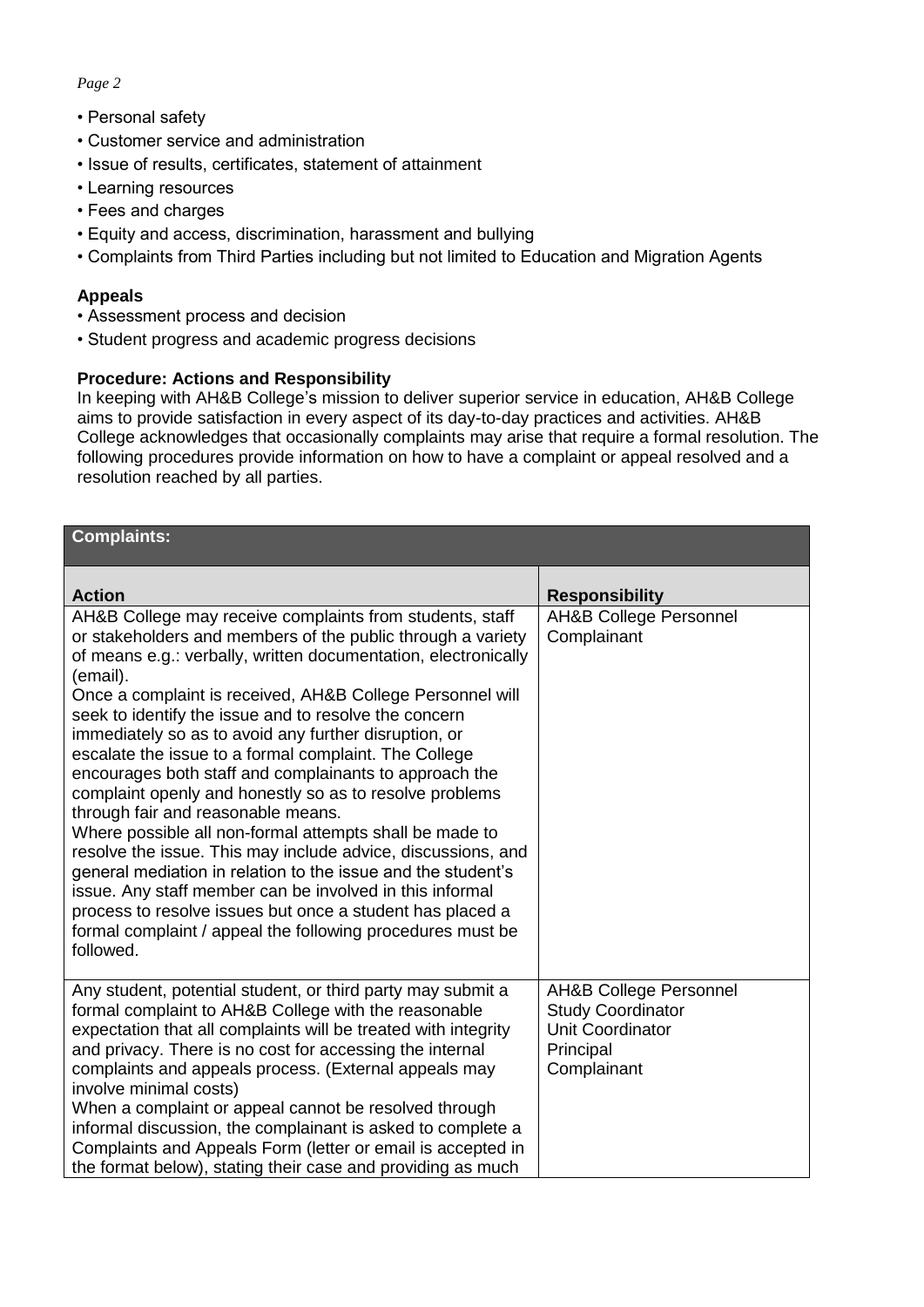| Page 3                                                                                                                                                                                               |                                                                                                       |
|------------------------------------------------------------------------------------------------------------------------------------------------------------------------------------------------------|-------------------------------------------------------------------------------------------------------|
| detail as possible, and submit this to the Study Coordinator<br>or Principal either by email or post.                                                                                                |                                                                                                       |
| Complaints are to include the following information:<br>• Submission date of complaint<br>• Name of complainant                                                                                      |                                                                                                       |
| • Nature of complaint                                                                                                                                                                                |                                                                                                       |
| • Date of the event which lead to the complaint                                                                                                                                                      |                                                                                                       |
| • Attachments (if applicable)                                                                                                                                                                        |                                                                                                       |
| The Complaints Form is available from administration or can<br>be sent to the complainant on request.                                                                                                |                                                                                                       |
| Once the Complaints Form is received the details are<br>recorded on the Complaints and Appeals Register (on X:<br>Drive) which is reviewed and maintained by the Study<br>Coordinator and Principal. | <b>AH&amp;B College Personnel</b><br><b>Study Coordinator</b><br><b>Unit Coordinator</b><br>Principal |
| Information recorded in the Complaints and Appeals folder<br>includes;                                                                                                                               | Complainant                                                                                           |
| A specific complaint Date/Name or Student Number                                                                                                                                                     |                                                                                                       |
| Submission date of the complaint<br>٠                                                                                                                                                                |                                                                                                       |
| Name of the complainant<br>٠                                                                                                                                                                         |                                                                                                       |
| Description of the complaint<br>$\bullet$                                                                                                                                                            |                                                                                                       |
| Determined resolution (outcome)                                                                                                                                                                      |                                                                                                       |
| Date of outcome                                                                                                                                                                                      |                                                                                                       |
| Copy of response and finalisation of complaint                                                                                                                                                       |                                                                                                       |
| Complainant's have the right to access advice and support                                                                                                                                            |                                                                                                       |
| from independent external agencies and/or persons at any                                                                                                                                             |                                                                                                       |
| point of the complaint and appeals process. Use of external<br>services will be at the complainant's costs unless authorised                                                                         |                                                                                                       |
| by AH&B College.                                                                                                                                                                                     |                                                                                                       |
|                                                                                                                                                                                                      |                                                                                                       |
| The Study Coordinator will investigate the complaint(s)<br>recorded in the Complaints folder and identify a satisfactory                                                                             | <b>AH&amp;B College Personnel</b><br><b>Study Coordinator</b>                                         |
| resolution to the issue. The proposed resolution will be                                                                                                                                             | Unit Coordinator                                                                                      |
| communicated to the complainant within 10 working days                                                                                                                                               | Principal                                                                                             |
| and agreement to the proposed resolution sought. Upon                                                                                                                                                |                                                                                                       |
| receipt of the agreement, the Study Coordinator will;<br>Provide the complainant with written confirmation of                                                                                        |                                                                                                       |
| the resolution                                                                                                                                                                                       |                                                                                                       |
| Record the action(s) taken to resolve the complaint                                                                                                                                                  |                                                                                                       |
| on in the Complaints file                                                                                                                                                                            |                                                                                                       |
| Where applicable, communicate the outcome of the                                                                                                                                                     |                                                                                                       |
| complaint resolution to the relevant staff member                                                                                                                                                    |                                                                                                       |

- If applicable, document the need for amendment to AH&B College policy and/or procedure documentation in the Continuous Improvement file and implement the necessary improvement (both the Complaints and Appeals file and the Continuous Improvement report are reviewed regularly by the College staff at the EDS meetings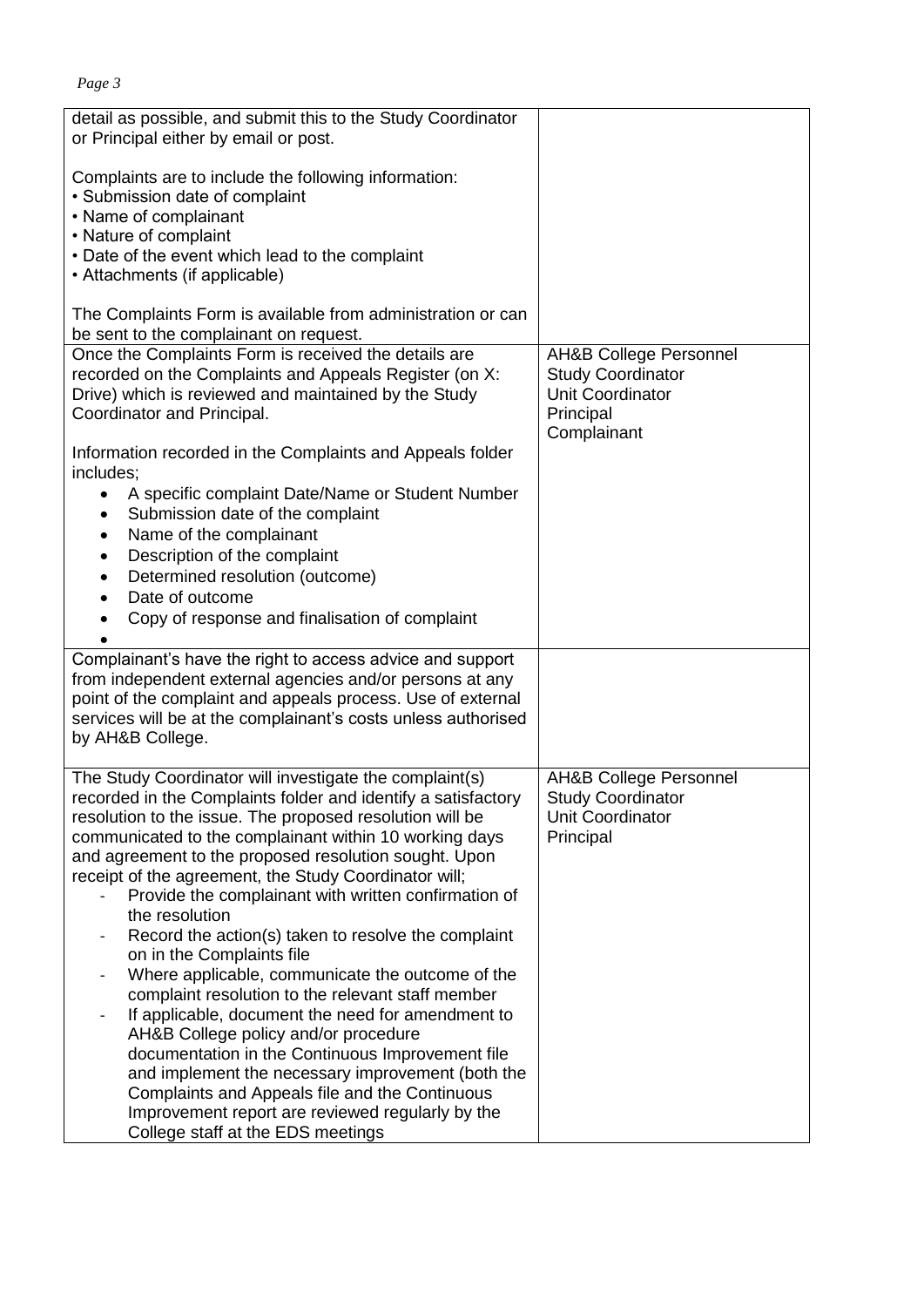| Within the notification of the outcome of the formal complaint<br>the Complainant shall also be notified that they have the<br>right of appeal.<br>To appeal a decision AH&B College must receive, in writing,<br>grounds of the appeal.<br>Complainants are referred to the Appeals Procedure. The<br>Study Coordinator will act immediately on any substantiated<br>complaint. If the internal or any external complaint handling<br>or appeal process results in a decision that supports the<br>Complainant, AH&B College will act immediately to<br>implement any decision and/or corrective and preventative<br>action that is required, and advise the Complainant of the<br>outcome.                                                                                                                                                                                                                           |                                                  |
|------------------------------------------------------------------------------------------------------------------------------------------------------------------------------------------------------------------------------------------------------------------------------------------------------------------------------------------------------------------------------------------------------------------------------------------------------------------------------------------------------------------------------------------------------------------------------------------------------------------------------------------------------------------------------------------------------------------------------------------------------------------------------------------------------------------------------------------------------------------------------------------------------------------------|--------------------------------------------------|
| Any documentation including written notes of the progress of<br>a complaint, outcomes, actions and resolution, will be kept<br>by the College and filed in the student's/staff's/general<br>register, folder. Any complaint received that is not from a<br>member of staff or student, will be stored in the dedicated<br>Complaints and Appeals folder maintained by AH&B College<br>personnel.                                                                                                                                                                                                                                                                                                                                                                                                                                                                                                                       | AH&B College Personnel                           |
| No student, staff member, stakeholder or member of the<br>public will be disenfranchised in any way during the<br>complaint and resolution process. A student's progress<br>through a study program will not be disrupted whilst a<br>Complainant's complaint is being heard unless the nature of<br>the issue itself means further progress is not possible.<br>Complainants will observe strict confidentiality during all<br>stages of the complaints resolution process. All<br>communications and proceedings arising from the<br>complaints process will remain confidential at the conclusion<br>of the complaints resolution process. Complainants have the<br>right to nominate third party representation (e.g.: a family<br>member or friend, counsellor, professional representation or<br>support person) if they wish but they must inform the<br>College prior to any discussions of the representation | <b>AH&amp;B College Personnel</b><br>Complainant |
| <b>External Complaints</b><br>If not satisfied with the decision in either the formal<br>complaints or appeals procedures the appellant may request<br>that the matter be further reviewed by an external dispute<br>resolution process by a body chosen by the appellant (e.g.<br>International or Local student) The details of these external<br>body are as follows:                                                                                                                                                                                                                                                                                                                                                                                                                                                                                                                                               | Complainant                                      |
| <b>Department of Fair Trading</b><br><b>Head office</b><br><b>NSW Fair Trading</b><br>60 Station Street Parramatta NSW 2150<br>http://www.fairtrading.nsw.gov.au/<br>Postal address:<br><b>NSW Fair Trading</b><br>PO Box 972 Parramatta 2124<br>Tel: 9895 0111 Fax: 9895 0222                                                                                                                                                                                                                                                                                                                                                                                                                                                                                                                                                                                                                                         |                                                  |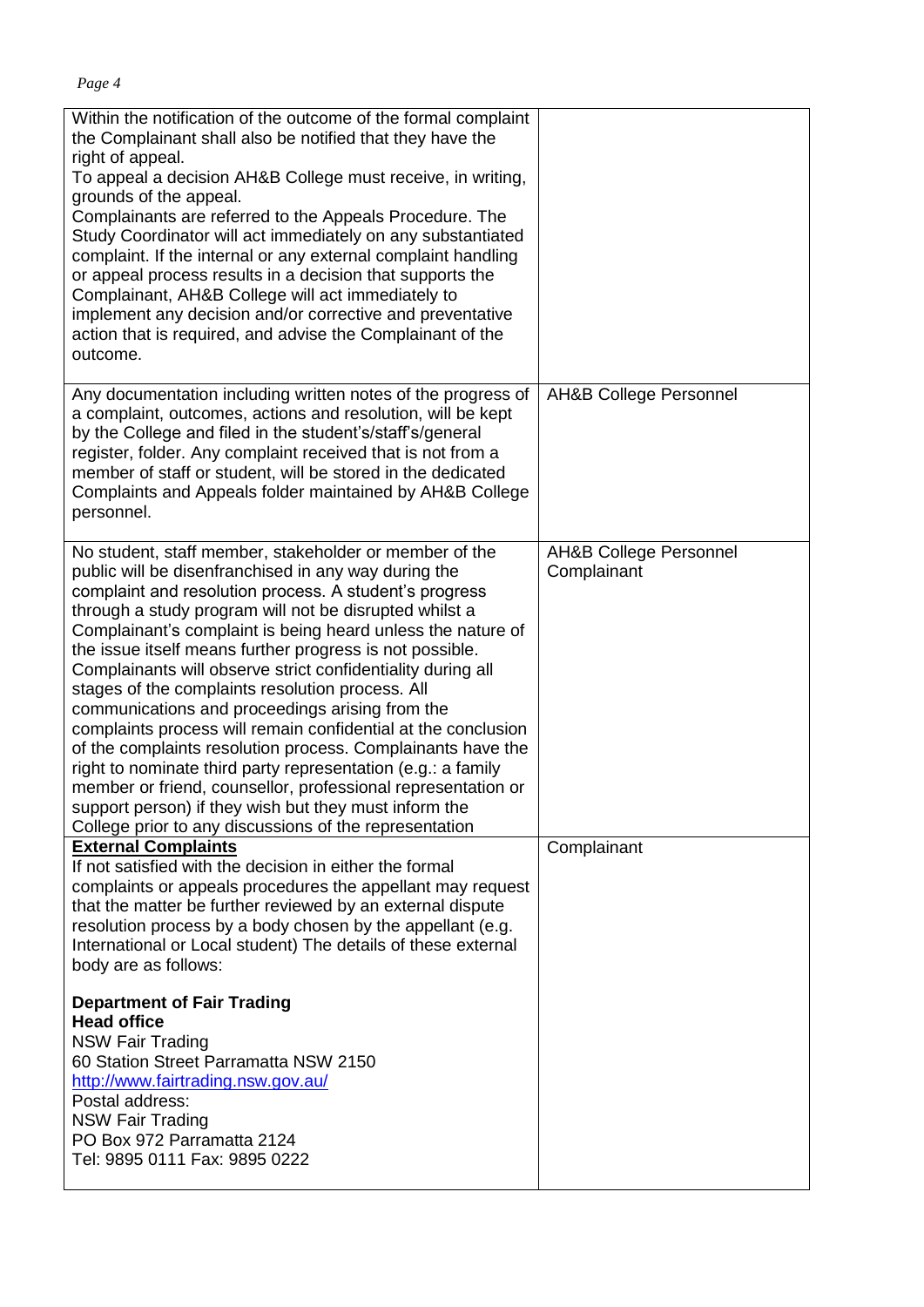|--|--|

| <b>International Student Ombudsman</b>                         |                                   |
|----------------------------------------------------------------|-----------------------------------|
| Email: ombudsman@ombudsman.gov.au                              |                                   |
| http://www.ombudsman.gov.au/about/overseas-                    |                                   |
| students/international-students                                |                                   |
| Call: 1300 362 072 within Australia. Outside Australia call    |                                   |
| +61 2 6276 0111.                                               |                                   |
|                                                                |                                   |
| Enquiries: 9:00am to 5:00pm Monday to Friday                   |                                   |
| Fax: 02 6276 0123 within Australia. Outside Australia +61 2    |                                   |
| 6276 0123.                                                     |                                   |
| Postal: GPO Box 442 Canberra ACT 2601.                         |                                   |
|                                                                |                                   |
| If a complainant/appellant (Candidate or third party) is still | Complainant                       |
| dissatisfied with the decision of AH&B College, they may       |                                   |
| wish to seek legal advice or place a complaint about AH&B      |                                   |
| College to ASQA (Australian Skills Quality Authority)          |                                   |
| directly. (Please be aware that ASQA does not act in a         |                                   |
| mediation capacity. ASQA's role is not to act as a student     |                                   |
| advocate for individual students. Rather, ASQA uses the        |                                   |
| information reported through complaints to inform how it       |                                   |
| regulates training providers). If, after AH&B College internal |                                   |
| complaints and appeals processes have been completed,          |                                   |
| the complainant still believes AH&B College is breaching or    |                                   |
| has breached its legal requirements, they can submit a         |                                   |
| complaint to ASQA by completing the online complaint form:     |                                   |
| https://www.asqa.gov.au/complaints/getting-started-making-     |                                   |
| complaint-about-training-provider                              |                                   |
| Except in exceptional circumstances, complaints must           |                                   |
| attach evidence to the complaint form showing:                 |                                   |
| That they have followed AH&B College's formal                  |                                   |
| complaints procedure;                                          |                                   |
| and AH&B College's response.                                   |                                   |
|                                                                |                                   |
| ASQAs processes require the complainant/appellant to           | Complainant                       |
| identify themselves to ASQA as "the" complainant, although     |                                   |
| a complainant may request that their identity is kept          |                                   |
| confidential throughout any investigation that ASQA            |                                   |
| undertakes.                                                    |                                   |
| Australian Skills Quality Authority Tel: 1300 701 801          |                                   |
| www.asqa.gov.au                                                |                                   |
| No student, staff member, stakeholder or member of the         | <b>AH&amp;B College Personnel</b> |
| public will be disenfranchised in any way during the           | <b>Study Coordinator</b>          |
| complaint and resolution process. A student's progress         | Unit Coordinator                  |
| through a study program will not be disrupted whilst a         | Principal                         |
| Complainant's complaint is being heard unless the nature of    |                                   |
| the issue itself means further progress is not possible.       |                                   |
| Complainants will observe strict confidentiality during all    |                                   |
| stages of the complaints resolution process. All               |                                   |
| communications and proceedings arising from the                |                                   |
| complaints process will remain confidential at the conclusion  |                                   |
| of the complaints resolution process. Complainants have the    |                                   |
| right to nominate third party representation (e.g.: a family   |                                   |
| member or friend, counsellor, professional representation or   |                                   |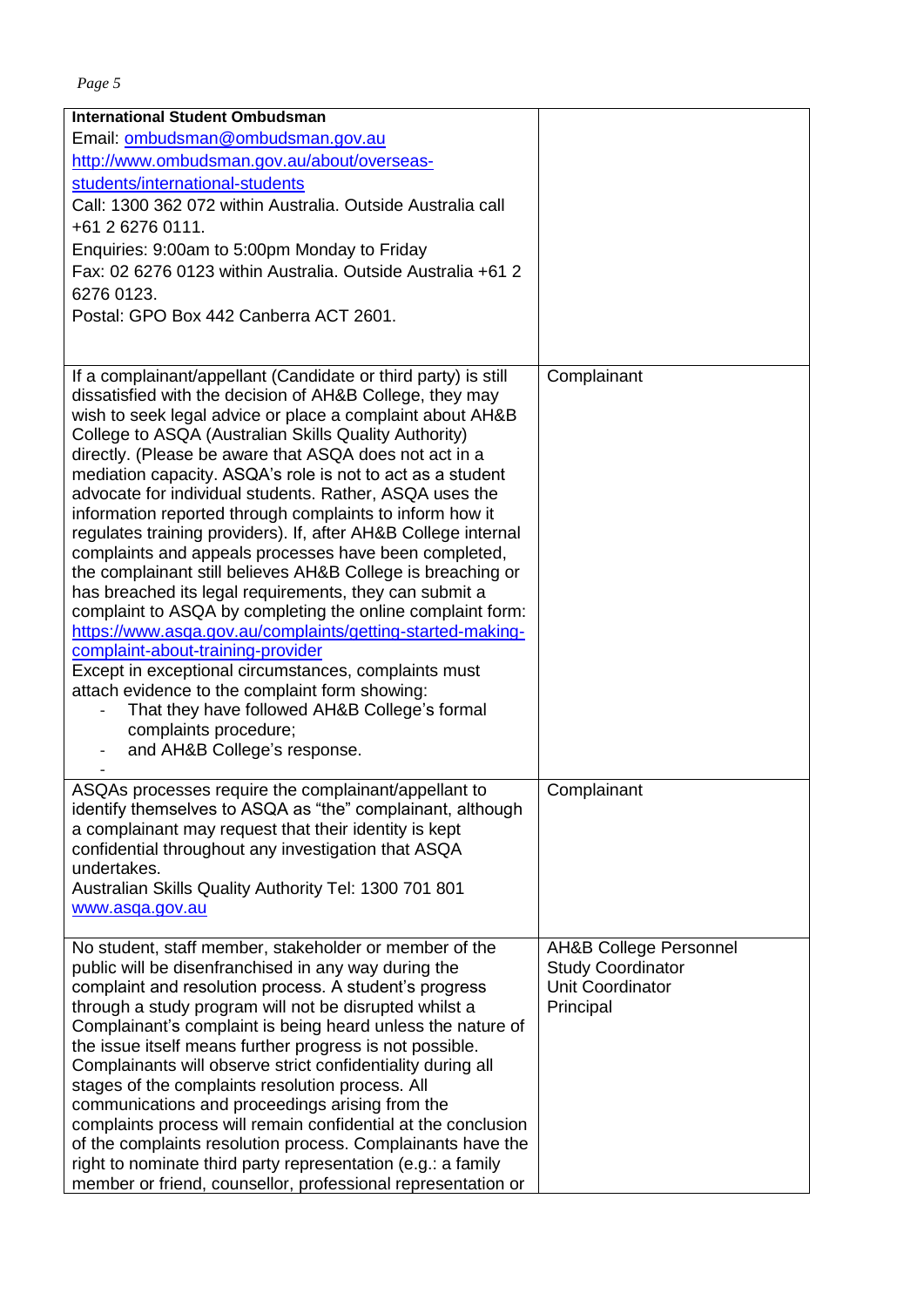| support person) if they wish but they must inform the<br>College prior to any discussions of the representation.<br>AH&B College will happily abide by any decision made by<br>the external body.                                                                                                                                                                                                                                                                                                                                                                                                                                                                                                                                                               |                                                                                                                            |
|-----------------------------------------------------------------------------------------------------------------------------------------------------------------------------------------------------------------------------------------------------------------------------------------------------------------------------------------------------------------------------------------------------------------------------------------------------------------------------------------------------------------------------------------------------------------------------------------------------------------------------------------------------------------------------------------------------------------------------------------------------------------|----------------------------------------------------------------------------------------------------------------------------|
| Where the AH&B College considers more than 60 calendar<br>days are required to process and finalise the complaint, the<br>College: will inform the complainant in writing, including<br>reasons why more than 60 calendar days are required; and<br>regularly update the complainant on the progress of the<br>matter via email.                                                                                                                                                                                                                                                                                                                                                                                                                                | <b>AH&amp;B College Personnel</b>                                                                                          |
| An annual review of the complaints resolution process will<br>be conducted as part of the AH&B College validation<br>schedule                                                                                                                                                                                                                                                                                                                                                                                                                                                                                                                                                                                                                                   | <b>AH&amp;B College Personnel</b><br><b>Study Coordinator</b><br><b>Unit Coordinators</b><br><b>Educators</b><br>Principal |
| <b>Appeals</b>                                                                                                                                                                                                                                                                                                                                                                                                                                                                                                                                                                                                                                                                                                                                                  |                                                                                                                            |
| <b>Action</b>                                                                                                                                                                                                                                                                                                                                                                                                                                                                                                                                                                                                                                                                                                                                                   | <b>Responsibility</b>                                                                                                      |
| Candidates are entitled to formally appeal the outcome of<br>the assessment decision by completing the Appeals Form or<br>submitting an appeal via email or letter, stating their case<br>and providing as much detail as possible, and submit this to<br>the Study Coordinator or Principal either by email or post.<br>Candidates are to include the following information:<br>Submission date of appeal<br>Name of appeal;<br>$\overline{\phantom{a}}$<br>Nature of appeal;<br>$\overline{\phantom{a}}$<br>Supporting documentation regarding their<br>$\overline{\phantom{a}}$<br>assessment outcome<br>Attachments (if applicable)<br>The Appeals Form is available from administration or<br>the assessor or can be sent to the complainant on<br>request | <b>AH&amp;B College Personnel</b><br><b>Study Coordinator</b><br>Unit Coordinator<br>Principal<br>Appellant                |
| Once the Appeals Form/document is received the details<br>are recorded/fixed/attached to the assessment cover sheet<br>which is reviewed and scanned and filed<br>(electronically/manually) on Wisenet and in the student<br>personal file. Information recorded includes;<br>The Student number<br>Submission date of the appeal<br>Name of the appeal (e.g. assessment subject)<br>$\overline{\phantom{a}}$<br>Description of the appeal<br>$\overline{\phantom{a}}$<br>Determined resolution (outcome)<br>Date of outcome                                                                                                                                                                                                                                    | <b>AH&amp;B College Personnel</b><br><b>Study Coordinator</b><br>Unit Coordinator<br>Principal<br>Appellant                |
| The Study Coordinator shall seek details from the Assessor<br>involved and any other relevant parties. A decision shall be<br>made regarding the appeal either indicating the assessment<br>decision stands or details of a possible re-assessment by a<br>'third party'. The third party shall be another Assessor<br>appointed by AH&B College.                                                                                                                                                                                                                                                                                                                                                                                                               | <b>AH&amp;B College Personnel</b><br><b>Study Coordinator</b><br>Unit Coordinator<br>Principal<br>Appellant                |

*Page 6*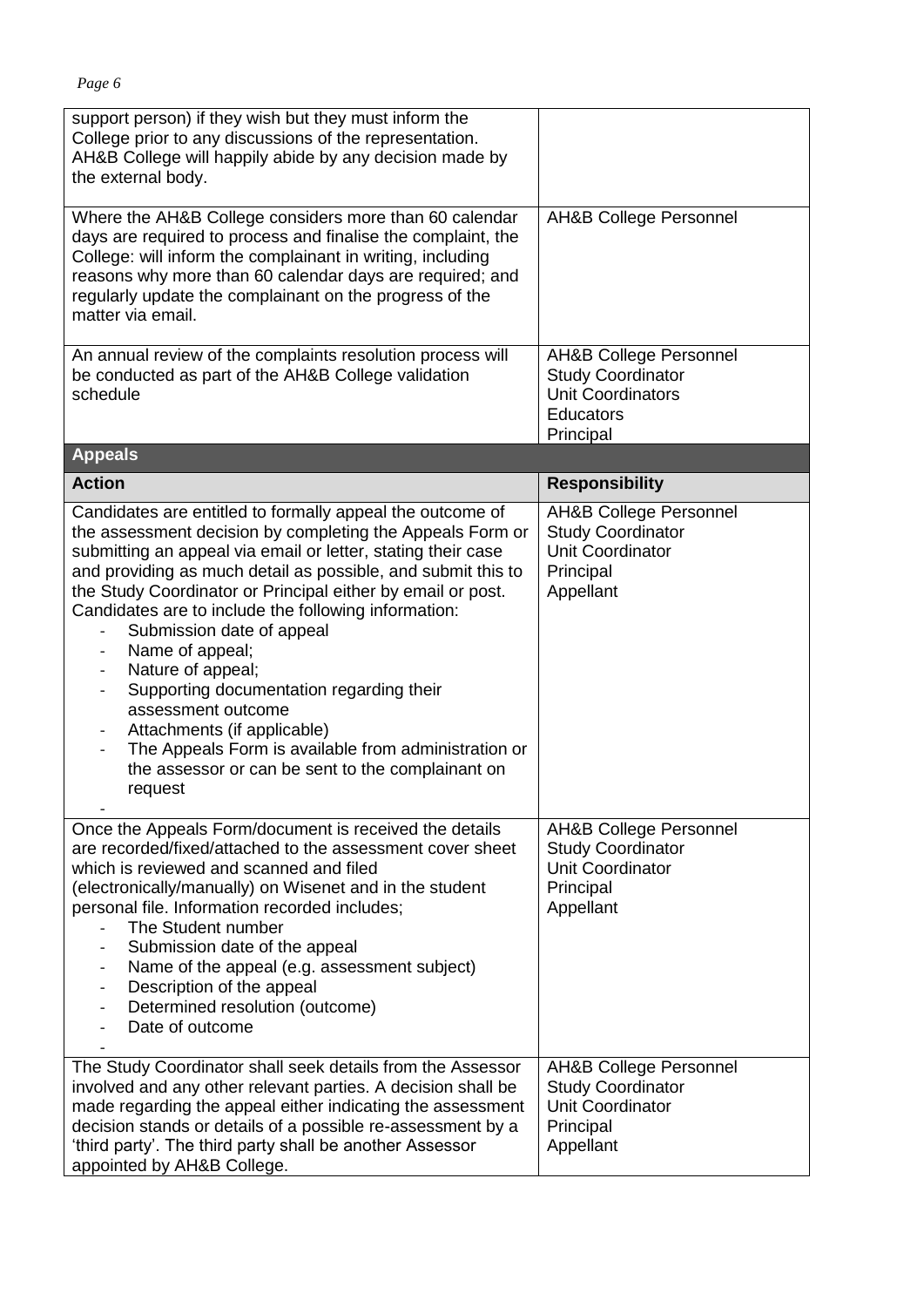| The appeal will be adjudicated by one, some or all of the<br>below<br>A panel of qualified trainers/assessors<br>$\sim$<br>The Study Coordinator<br>$\overline{\phantom{a}}$<br><b>The Principal</b><br>$\overline{\phantom{a}}$<br>A qualified trainer/assessor external to AH&B<br>College<br>A representative of an industry body (service skills<br>council etc.)<br>The appellant shall be notified in writing of the outcome with                                                            | <b>AH&amp;B College Personnel</b>                                      |
|----------------------------------------------------------------------------------------------------------------------------------------------------------------------------------------------------------------------------------------------------------------------------------------------------------------------------------------------------------------------------------------------------------------------------------------------------------------------------------------------------|------------------------------------------------------------------------|
| reasons for the decision, and the file/journal updated. The<br>appellant shall also be provided the option of activating the<br>external appeals process if they are not satisfied with the<br>outcome. The Candidate is required to notify the College if<br>they wish to proceed with the external appeals process                                                                                                                                                                               | <b>Study Coordinator</b><br>Unit Coordinator<br>Principal<br>Appellant |
| <b>External Appeals</b><br>If not satisfied with the decision in either the formal<br>complaints or appeals procedures the appellant may request<br>that the matter be further reviewed by an external dispute<br>resolution process by a body chosen by the appellant (e.g.<br>International or Local student) The details of these external<br>body are as follows:                                                                                                                              | Appellant                                                              |
| <b>Department of Fair Trading Head office</b><br><b>NSW Fair Trading</b><br>60 Station Street Parramatta NSW 2150<br>http://www.fairtrading.nsw.gov.au/<br>Postal address:<br><b>NSW Fair Trading</b><br>PO Box 972 Parramatta 2124<br>Tel: 9895 0111 Fax: 9895 0222                                                                                                                                                                                                                               |                                                                        |
| <b>International Student Ombudsman</b><br>Email: ombudsman@ombudsman.gov.au<br>http://www.ombudsman.gov.au/about/overseas-<br>students/international-students<br>Call: 1300 362 072 within Australia. Outside Australia call<br>+61 2 6276 0111.<br>Enquiries: 9:00am to 5:00pm Monday to Friday<br>Fax: 02 6276 0123 within Australia. Outside Australia +61 2<br>6276 0123.<br>Postal: GPO Box 442 Canberra ACT 2601                                                                             |                                                                        |
| If a complainant/appellant (Candidate or third party) is still<br>dissatisfied with the decision of AH&B College, they may<br>wish to seek legal advice or place a complaint about AH&B<br>College to ASQA directly. (Please be aware that ASQA does<br>not act in a mediation capacity). If, after AH&B College<br>internal complaints and appeals processes have been<br>completed, the complainant still believes AH&B College is<br>breaching or has breached its legal requirements, they can | Appellant                                                              |